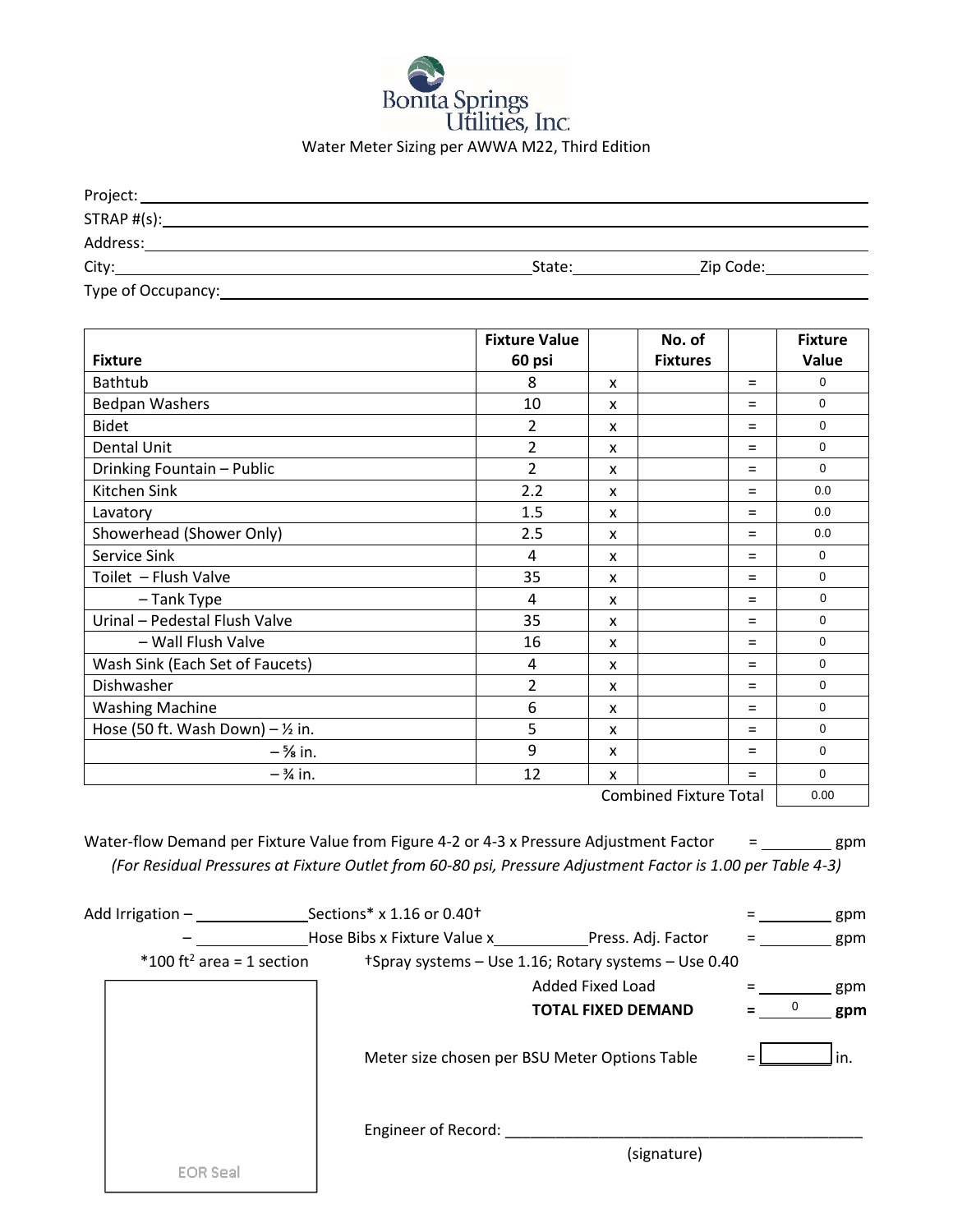

Figure 4-2 Water-flow demand per fixture value-enlarged scale from Figure 4-1



Figure 4-3 Water-flow demand per fixture value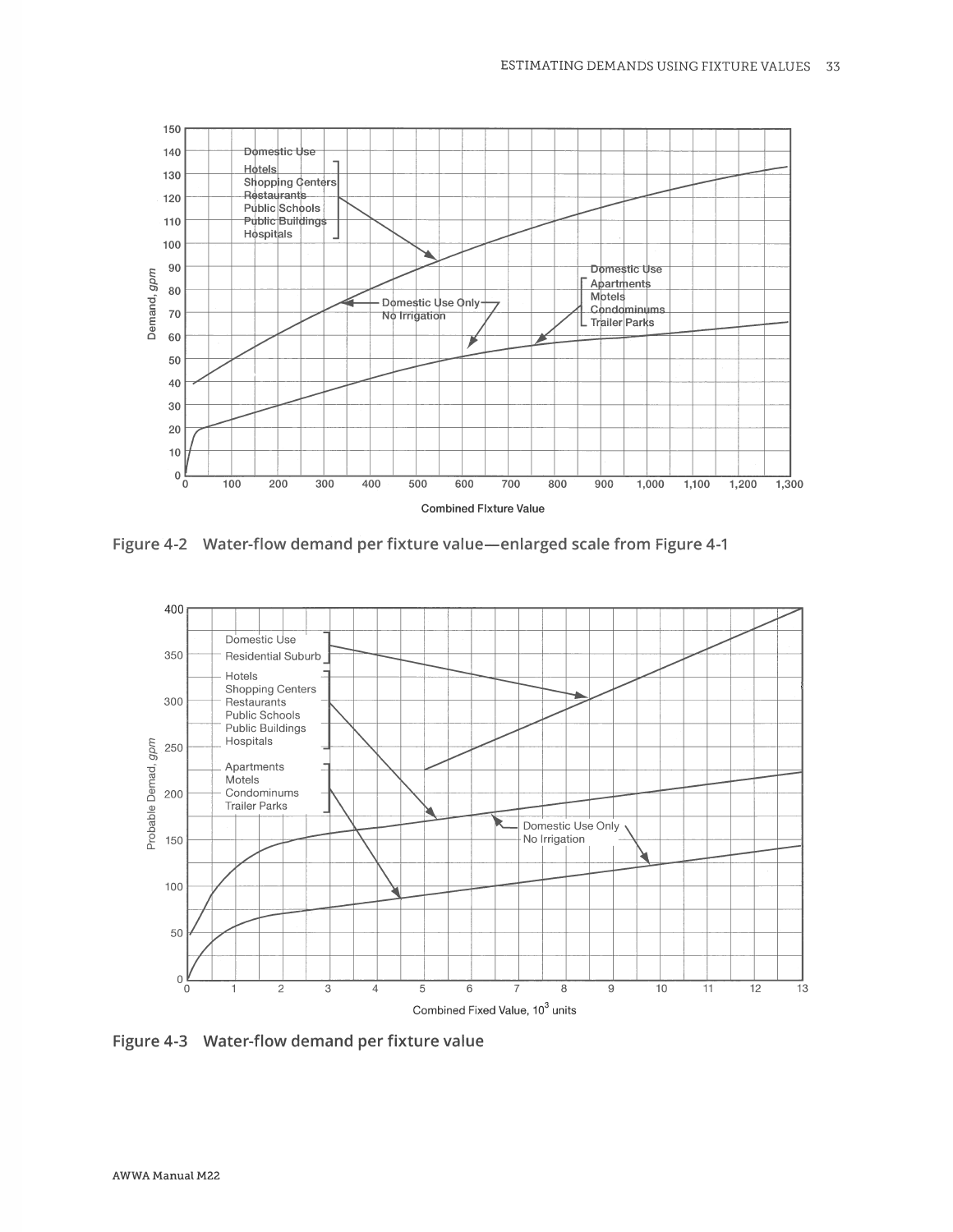| Kitchen Faucet Fixture Value Adjustment     |                                    |                                                             |                                  |  |  |
|---------------------------------------------|------------------------------------|-------------------------------------------------------------|----------------------------------|--|--|
| Residual Pressure at Fixture<br>Outlet, psi | Baseline<br>Flow Rate at<br>60 psi | Actual Flow Rate at Residual<br>Pressure<br>(Fixture Value) | Pressure<br>Adjustment<br>Factor |  |  |
| 15                                          | 1.8                                | 1.0                                                         | 0.56                             |  |  |
| 20                                          | 1.8                                | 1.1                                                         | 0.61                             |  |  |
| 25                                          | 1.8                                | 1.2                                                         | 0.67                             |  |  |
| 30                                          | 1.8                                | 1.3                                                         | 0.72                             |  |  |
| 35                                          | 1.8                                | 1.4                                                         | 0.78                             |  |  |
| 40                                          | 1.8                                | 1.5                                                         | 0.83                             |  |  |
| 50                                          | 1.8                                | 1.7                                                         | 0.94                             |  |  |
| 60                                          | 1.8                                | 1.8                                                         | 1.00                             |  |  |
| 70                                          | 1.8                                | 1.8                                                         | 1.00                             |  |  |
| 80                                          | 1.8                                | 1.8                                                         | 1.00                             |  |  |

Table 4-3 Example of fixture value adjustment for pressure (based on Figure 4-6)